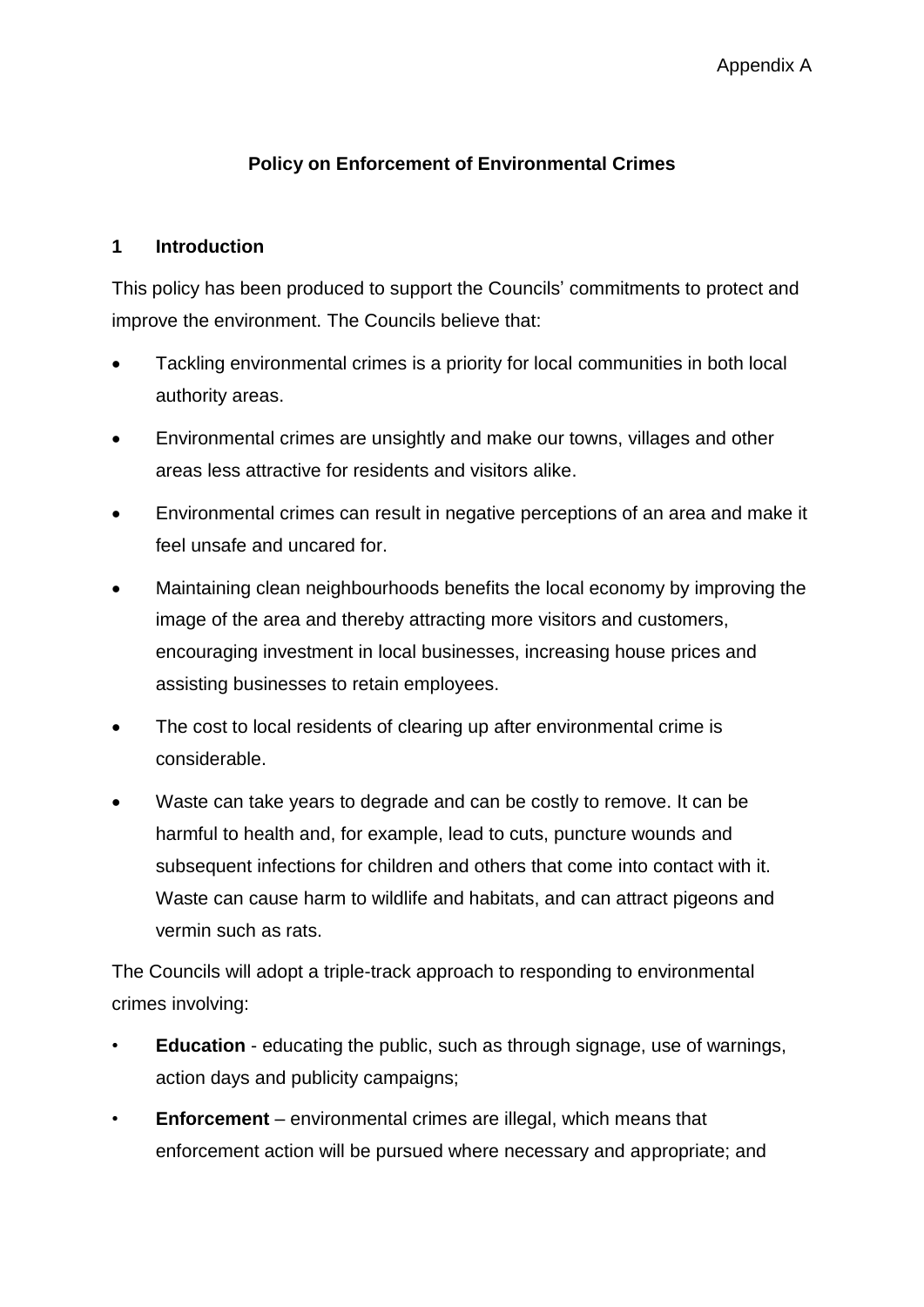• **Cleansing** – the councils carry out routine programmes of cleansing adopted highways and other public spaces, such as parks and play areas. These are supplemented by responsive action to reported problems and extra sweeping when needed (for instance in busy visitor areas or after major events).

The purpose of the policy is to set out the Councils' approaches to education and enforcement in relation to environmental crime. It is intended to ensure that each Council follows a standard approach and, in particular, that the approach to enforcement of environmental crimes is consistent, balanced, fair, transparent and proportional.

The policy recognises that each incident of environmental crime is unique and must be considered on its own merits but sets out the general principles that will be applied by the Council's officers.

This document should be read in conjunction with the Councils' General Policy Statements on Enforcement and any specific policies on individual environmental crimes.

## **2 What is Environmental Crime?**

Environmental crime is generally used to describe any illegal activity that harms the environment<sup>1</sup> but there is no universally agreed definition. In the broadest sense, it includes waste crime and activities such as wildlife crime, illegal resource extraction, and fraud around sustainability and carbon trading permits. In addition to environmental impacts, it can also have serious human health and social impacts.

High Peak Borough Council and Staffordshire Moorlands District Council have adopted a pragmatic approach to defining environmental crime based upon their remit and concerns of residents. The Council defines environmental crime as encompassing:

- Abandoning vehicles;
- Dog fouling;
- Fly-posting;
- $\bullet$  Fly-tipping;<sup>2</sup>

1

 $1$  Parliamentary Office of Science and Technology (2017).

 $2$  ss 33 and 34 Environmental Protection Act 1990.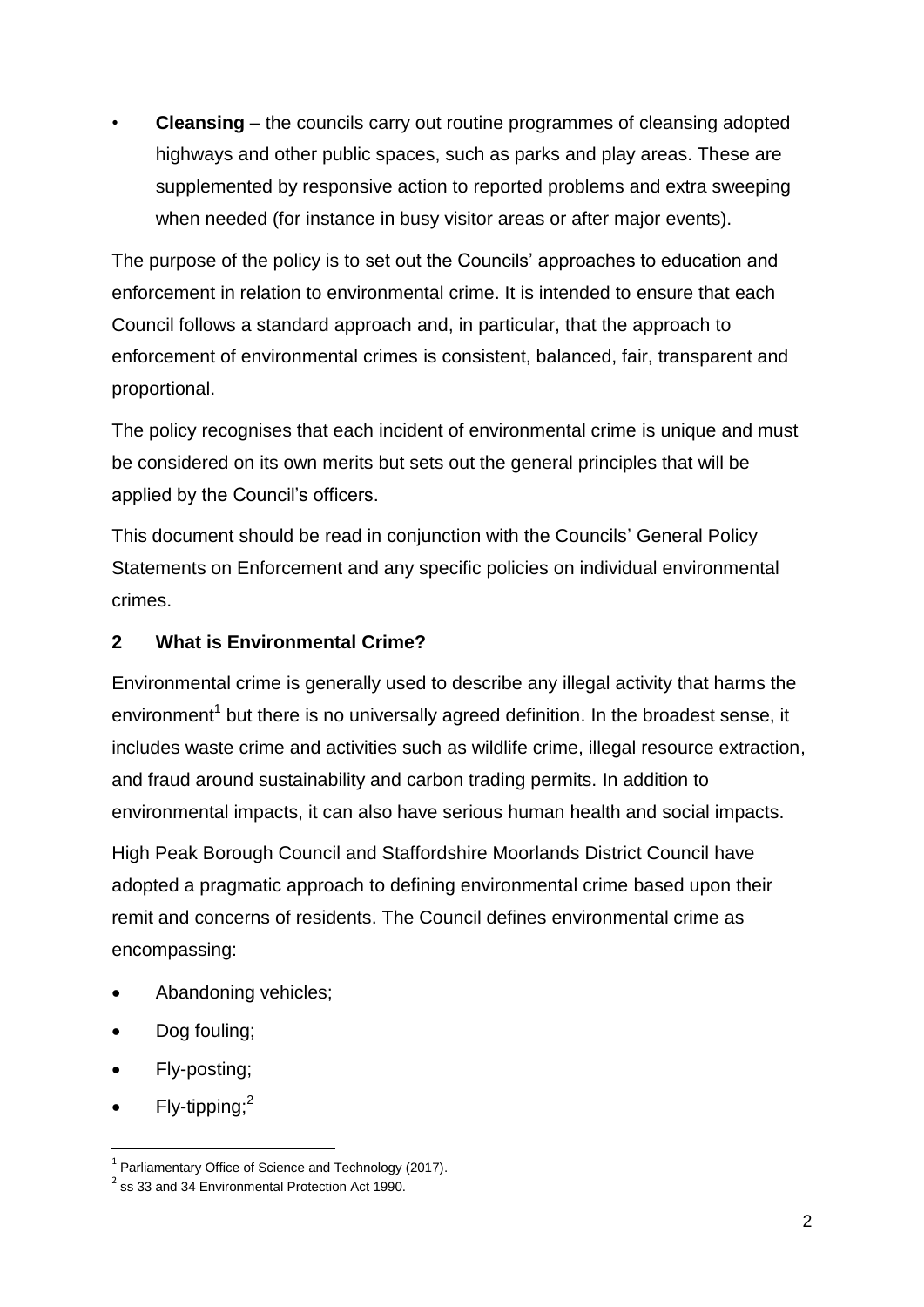- Graffiti; and
- Littering.

Table 1 shows the number of each environmental crime type reported to the Council over the past three financial years.

| Table 1 | <b>Levels of Environmental Crime</b> |  |
|---------|--------------------------------------|--|
|         |                                      |  |

|                                       | <b>High Peak</b> |         |         | <b>Staffordshire Moorland</b> |         |         |
|---------------------------------------|------------------|---------|---------|-------------------------------|---------|---------|
|                                       | 2014/15          | 2015/16 | 2016/17 | 2014/15                       | 2015/16 | 2016/17 |
| <b>Abandoned Vehicle</b>              | 88               | 182     | 267     | 51                            | 128     | 201     |
| Dog Fouling                           | 366              | 323     | 282     | 289                           | 280     | 215     |
| Fly-posting                           | 17               | 17      | 11      | 5                             | 10      | 15      |
| Flytipping                            | 521              | 567     | 567     | 503                           | 558     | 526     |
| Graffiti                              | 9                | 14      | 24      | 14                            | 29      | 14      |
| <b>Request for Street</b><br>Cleaning | 657              | 556     | 622     | 498                           | 531     | 501     |

## **4. The Councils' Approach to Education**

The Council believes that education plays an important role in tackling environmental crime. It encompasses the whole range of ways in which the Council communicates about environmental crime from large scale media campaigns to the use of smallscale messages. Messages may be aimed broadly at raising general awareness, or targeted at specific groups of people such as students, drivers, consumers of food on-the-go, etc.

The Council has taken part in a number of national campaigns in recent years, such as those delivered by Keep Britain Tidy, and will continue to look for opportunities to support such campaigns locally.

The Council will also use small-scale messages to respond to locally identified problems. For example, the Council has developed the Dog Watch Campaign, which consists of signage, postcards for delivery to people's homes, banners, and materials to use in schools. Typically the campaign is run in a small, targeted area for a period of 3-4 weeks before being moved into another area to maximise impact.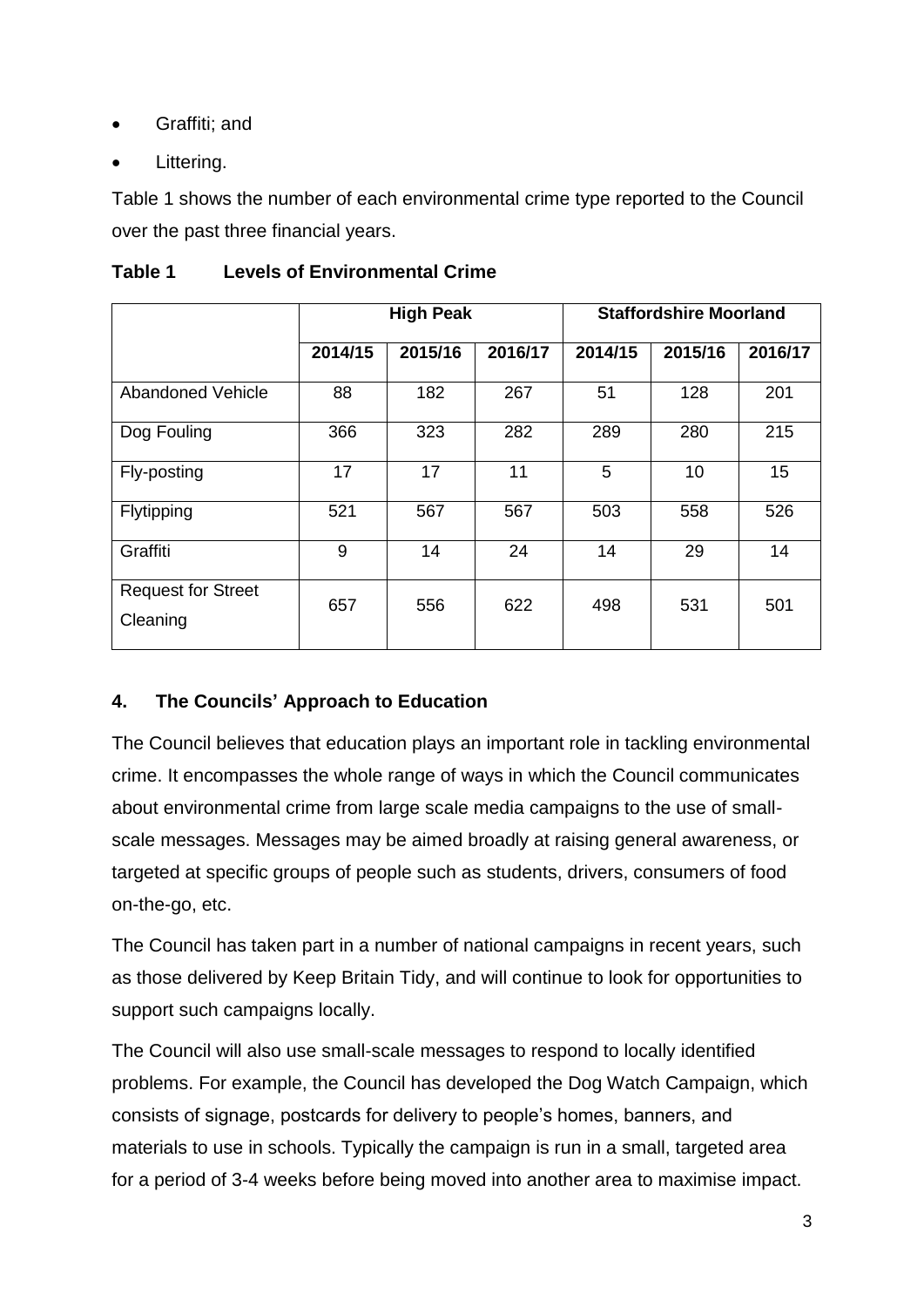In addition to the Dog Watch Campaign material, the Council has developed various other signs, such as relating to littering from vehicles, which can be used to respond to environmental crimes. The Council will continue this approach to respond to specific problems and will develop further bespoke material as needed.

Historically, the Council has co-ordinated multi-agency clear-up days that have been primarily led by the Community Safety team, but which have often had a strong environmental focus. These have gone by various names such as action days/weeks and beat sweeps. A key element has been engaging local communities in litter picks and other environmental improvements. Street Scene has also assisted local community groups that wish to carry out their own clean-ups by providing litter picks and collecting bagged waste afterwards.

The Council will continue to use this approach to target action in hot spot areas that require more intensive action.

## **5 The Council's Approach to Enforcement**

Experience has shown that enforcement action is most effective where it is targeted in the right places at the right times, and carried out by suitably equipped officers with the capacity and appropriate training to undertake enforcement activity.

Enforcement activity, particularly the issuing of fixed penalty notices face-to-face, can often lead to confrontational situations. It can be difficult for officers to apply council policies in a consistent and appropriate manner if they are not involved in enforcement action on a regular basis and not all council officers have the necessary temperament for enforcement activity. The Council also recognises that the safety of officers is paramount.

For these reasons, enforcement activity will primarily be carried out by the Councils':

- Environment Enforcement Officers: and
- The Geographic and Specialist Service Supervisors for Street Cleaning, Parks and Waste.

Each officer will be allocated with a body-worn video camera for use when carrying out enforcement activity. This will be switched on, where possible, as soon as the officers suspect an offence has been committed, or is about to be committed, and will be kept on until the interaction has ended. For the avoidance of doubt, the lack of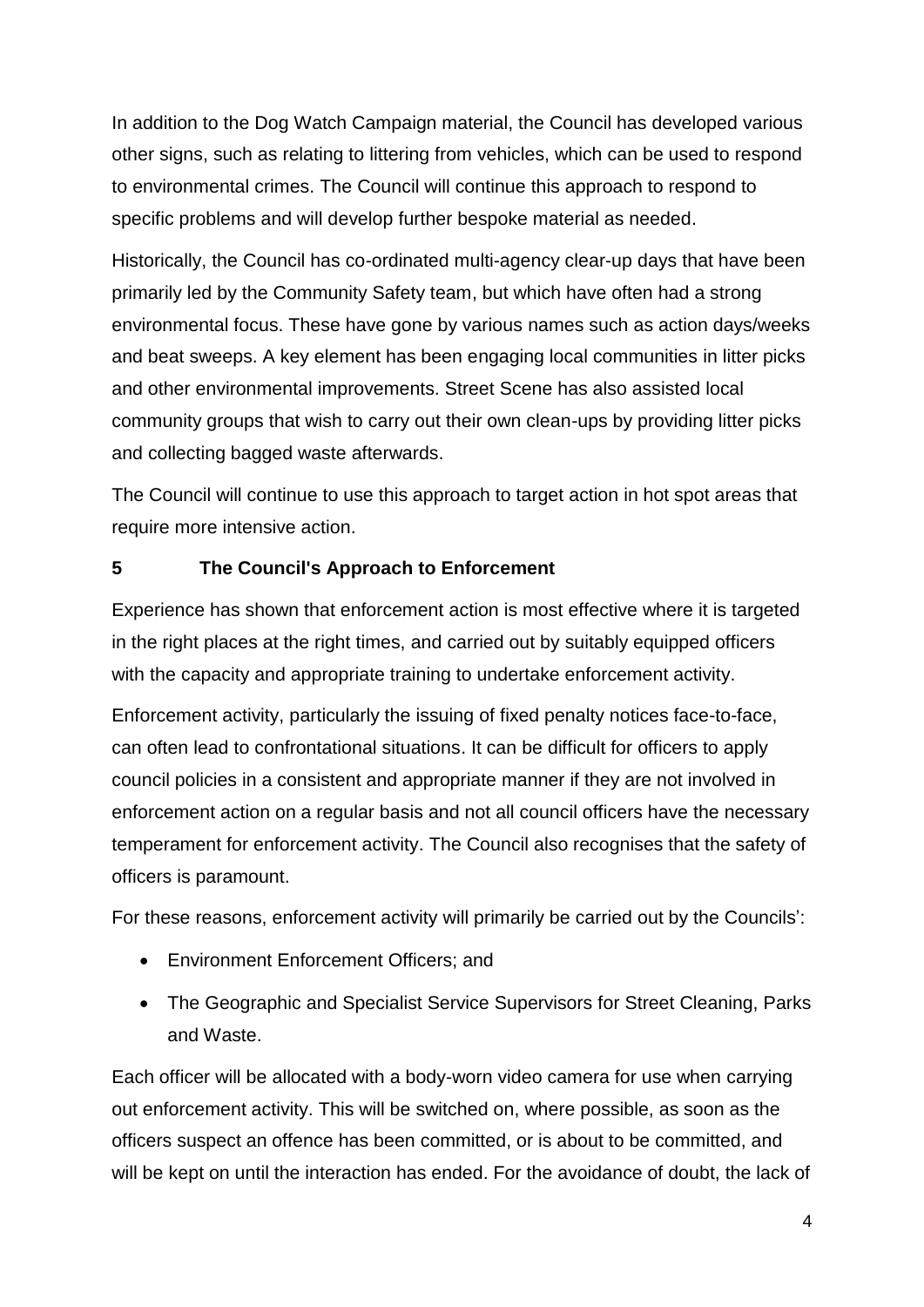a body worn video camera, or failure to record on a particular occasion, would not preclude the council from pursuing enforcement action if there is sufficient evidence and it is in the public interest to do so. The cameras are intended to both assist with evidence gathering but also to protect the officer from physical of verbal abuse and can be used in the event of complaints against an officer.

Other Council officers, particularly operational officers working in the community, will be expected to provide intelligence to enable enforcement activity to be effectively targeted. This could include providing evidence of people discarding litter from vehicles. A webform has been developed to allow officers to report information.

Street Scene currently provides the initial response to reports of fly-tipping. Officers examine the fly-tipping for any evidence and, where such evidence exists, record the information and then pass it to the Environment Enforcement Officers to take forward. This arrangement will continue following formation of Alliance Environmental Services (AES).

Operational Service staff members will also be expected to assist the Council to respond to reports of abandoned vehicles by checking whether vehicles remain in the reported location and providing descriptions and photographs of reported vehicles when requested to do so by the Environment Enforcement Officers.

#### *Targeting Activity*

It is important that enforcement activity is targeted in those areas where environmental crimes are occurring. The council keeps records of problems reported by members of the public and these can be analysed to produce maps of problem areas. Information about 'hot spot' areas can also be provided by councillors and frontline council workers.

It is proposed that hot spot maps of reported environmental crimes be produced on a quarterly basis to help guide activity.

The work of the enforcement officers should assist the Council's Street Scene Service (AES) to keep our neighbourhoods clean by focussing on priority areas and thus reducing the need for cleansing. The Geographic and Specialist Service Supervisors will provide a monthly briefing highlighting areas for the enforcement officers to prioritise.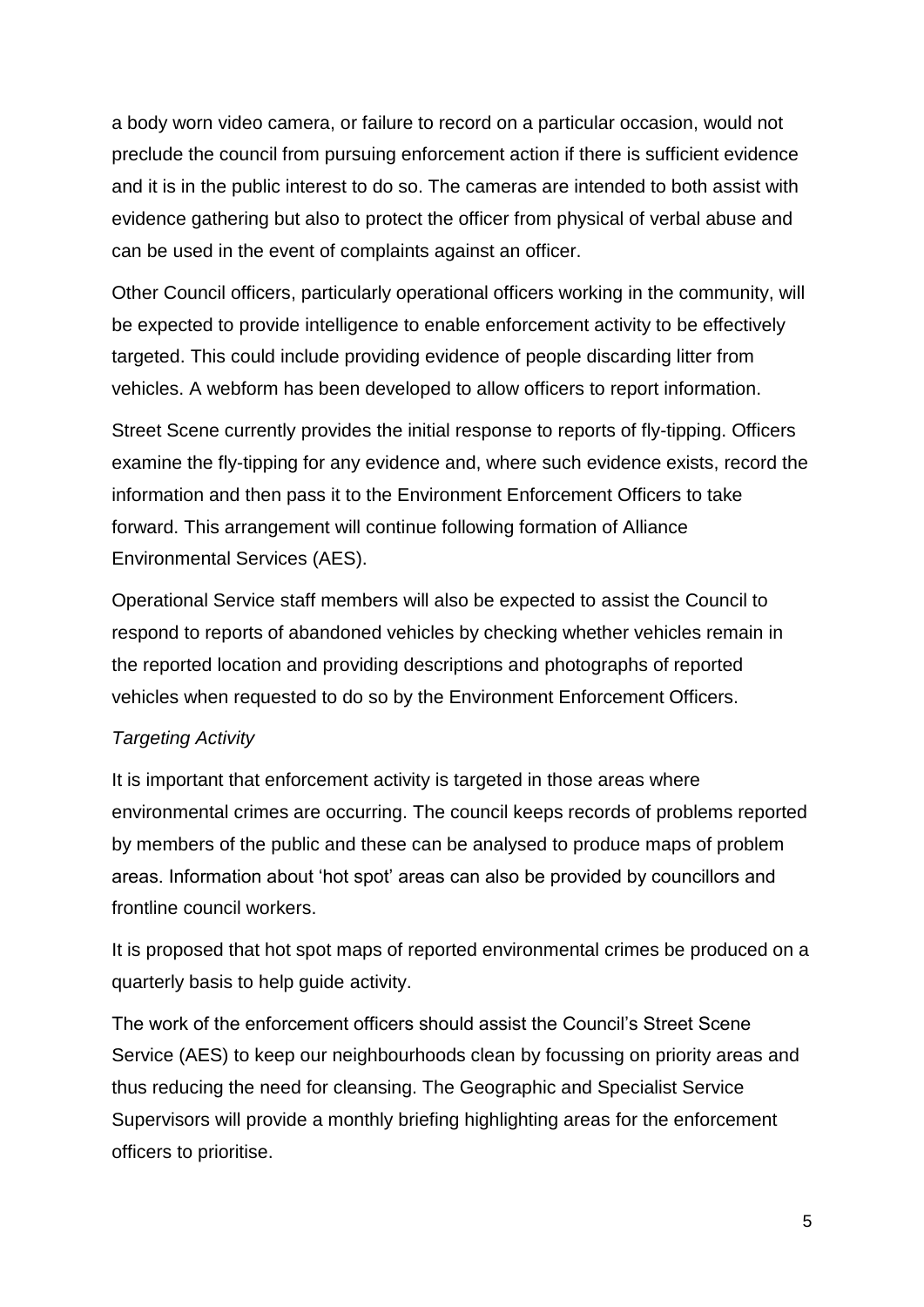#### *Response*

Officers will normally issue a fixed penalty notice where an offence of abandoning a vehicle, littering, fly-tipping, fly-posting or dog fouling has occurred (Appendix A).. The Council may also consider recovering the cost of removal. This reflects the zero tolerance approach being taken by each Council to tackle environmental crimes. The FPN is issued as an alternative to the person being prosecuted through the courts. If an FPN is issued then the offender has 14 days to discharge their full liability for the offence by paying the FPN. The Council will normally seek to prosecute if someone fails to pay the FPN within the specified timescale.

Where the defacement of an area by waste is detrimental to the amenity of the locality then this would normally be dealt with through a Community Protection Notice or under Section 215 of the Town and Country Planning Act 1990. This includes areas where there is recurrent defacement by litter of open land in the vicinity of commercial or retail premises. A breach of a Community Protection Notice may result in either a fixed penalty notice being issued or prosecution. Failure to comply with a Section 215 Notice is an offence and would be dealt with by means of a prosecution.

If a person fails to comply with a Community Protection Notice then the authority also has the power to apply to court for seizure or forfeiture of items used in commission of the offence.

There are a number of situations when the Council would consider that the issuing of a fixed penalty notice may not be appropriate and instead would seek to prosecute under the relevant legislation. This includes:

- Large-scale depositing of waste items, which will normally be dealt with by means of prosecution for littering (Section 87 Environmental Protection Act 1990), fly-tipping (Section 33 Environmental Protection Act) or failure to keep proper control of controlled waste (Section 34);
- When the offence is committed by someone that has previously received a fixed penalty notice for the same offence; and
- Where the offender is aggressive to the Enforcement Officer (or other staff member) and/or refuses to provide their name and address.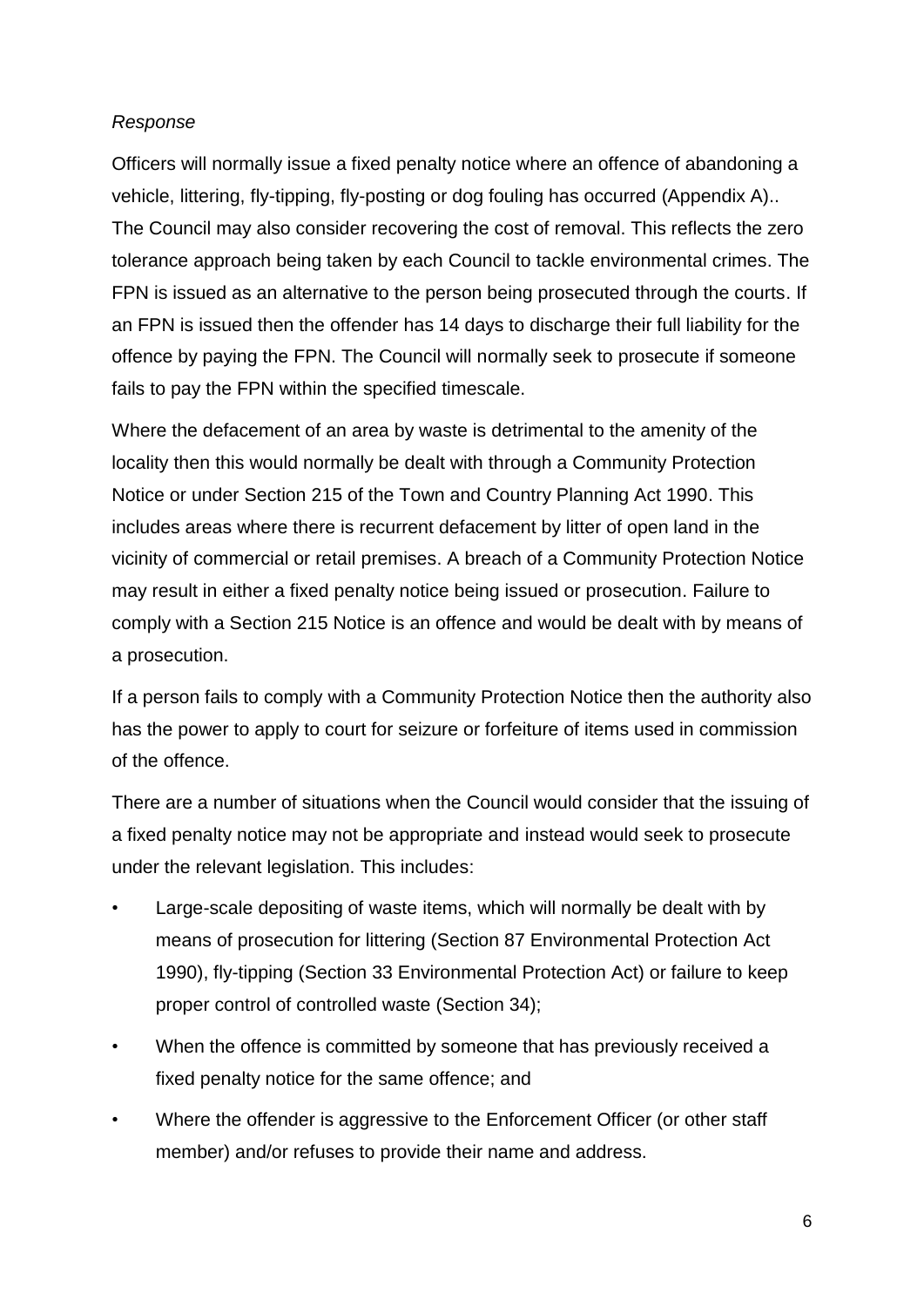#### *Payment by Instalments*

A number of local authorities offer the option of payment by instalments in cases where the individual would find it difficult to pay the full amount of the fixed penalty within the required 14 day time period. According to DEFRA guidance on fixed penalty notices, such approaches can assist in improving payment rates. The Council has given permission to pay instalments on a case-by-case basis but has lacked a clear policy on this matter.

It is suggested that the Council adopts a formal approach to payment by instalments, in the interests of fairness and consistency, with the aim of both assisting those whose circumstances would make it difficult for them to pay the full amount within 14 days and also as a means of improving payment rates.

Payment by instalments will be offered if requested by the alleged offender and provided that they can adequately demonstrate to the authority that one or more of the following criteria applies:

- A fixed penalty notice has been issued to a young person (aged under 18);
- The alleged offender is on benefits; and
- There is a proven case of financial hardship.

The law in relation to prosecuting summary offences in the magistrates' court means that an authority has six months from the date of an offence within which to commence proceedings by laying information in the court. If it fails to do this within the six-month period, then prosecution, following non-payment of a fixed penalty notice, cannot be taken. It is, therefore, recommended that instalment payments be spread over a maximum of three months to retain the option of prosecuting for the offence if the alleged offender fails to pay all instalments.

If the offender pays the initial instalment but then fails to pay one or more of the subsequent instalments then the local authority would normally seek to prosecute the individual for the original offence.

The instalment amounts are set out in Appendix B.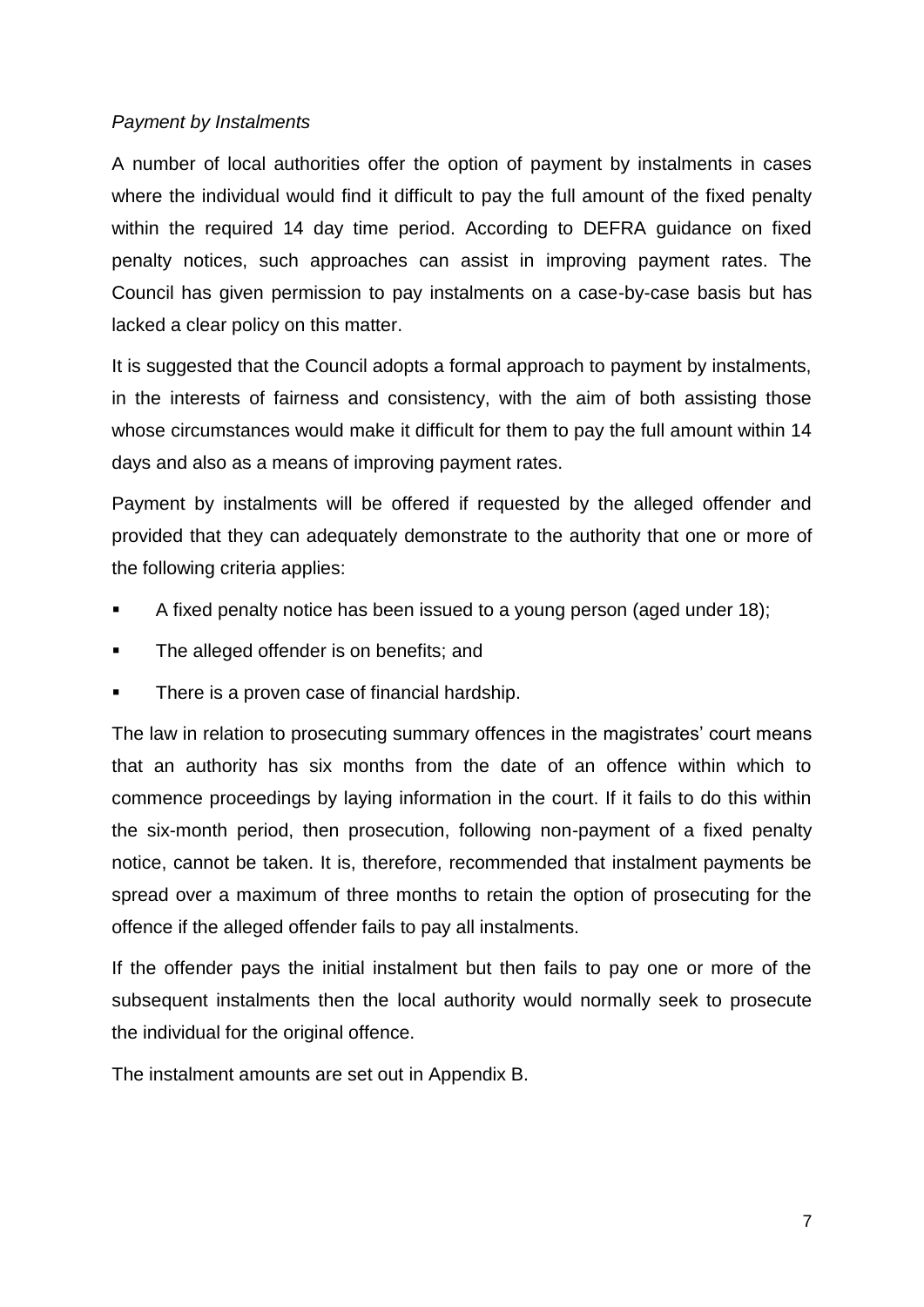#### *Young People*

The Councils recognise that all sections of society can be responsible for littering and that the age of criminal responsibility in England is 10. The Councils also recognise that littering can be a particular problem around schools and along routes to school premises.

If the Councils intend to carry out targeted enforcement activity close to a school in response to reported problems, then they will endeavour to undertake an education initiative at the school prior to enforcement patrols taking place. The Councils, however, recognise that there may be occasions where an enforcement officer observes a young person aged 17 or under littering during the course of their normal duties and not as part of targeted action.

The Councils think that it is important that officers respond to littering by young people and send out the message that littering is unacceptable and will not be tolerated. If the Council does not take action in such circumstances then it may be seen to be: i) giving out the wrong message and suggesting that the law does not apply to young people, and ii) not adequately responding to public concern about littering. Officers will, therefore, issue fixed penalty fines to anyone aged 11 or over (corresponding to secondary school age) who is found to commit an offence or prosecute as described above.

The Councils will, however, in appropriate cases seek to provide an alternative to paying a fixed penalty for those aged 16 or under at the time of the offence. A fixed penalty notice will be initially issued but will be cancelled, and the Council would not take any further action in relation to the offence, if the offender attends and completes a one hour educational session arranged by the Council. Such sessions will normally be offered once a month on a week-day evening at one of the Councils' main offices. Offenders will not be provided with a choice of sessions but would be expected to attend the next available session. If the offender does not attend the session then the fixed penalty notice will stand and the individual may face prosecution if the penalty is not paid within the specified timescales.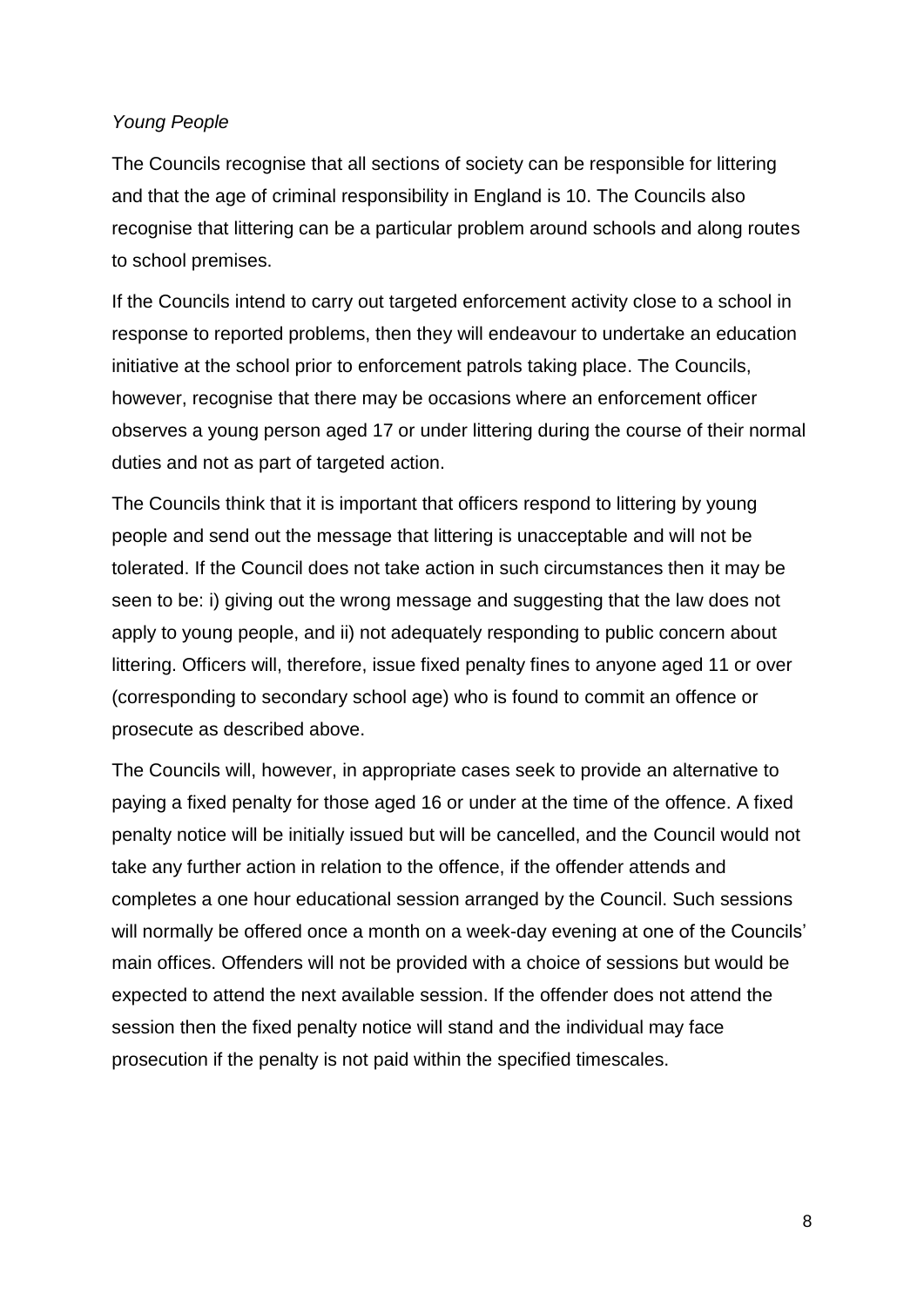# **Appendix A Fixed Penalty Notice Penalties**

| <b>Offence</b>           | Legislation                 | <b>Penalty</b> |             |                   |  |
|--------------------------|-----------------------------|----------------|-------------|-------------------|--|
|                          |                             | if paid within | <b>Full</b> | <b>Maximum on</b> |  |
|                          |                             | 10 days        |             | conviction        |  |
| Abandoning a             | $s$ 2(1)(a) / 2A Refuse     | £150           | £200        | £2,500            |  |
| vehicle                  | <b>Disposal Amenity Act</b> |                |             |                   |  |
|                          | 1978                        |                |             |                   |  |
| Criminal                 | S1 Criminal Damage          | £50            | £75         | £2,500            |  |
| Damage/flyposting        | Act 1971/ s131 / 132        |                |             |                   |  |
|                          | Highways Act 1990 /         |                |             |                   |  |
|                          | s224 Town and               |                |             |                   |  |
|                          | <b>Country Planning Act</b> |                |             |                   |  |
|                          | 1990 and s 43/44 Anti-      |                |             |                   |  |
|                          | Social Behaviour Act        |                |             |                   |  |
|                          | 2003                        |                |             |                   |  |
| Failure to comply        | S 48/52 Anti-Social         | £75            | £100        | £2,500 for an     |  |
| with a Community         | Behaviour, Crime and        |                |             | individual        |  |
| <b>Protection Notice</b> | Policing Act 2014           |                |             | £20,000, in the   |  |
|                          |                             |                |             | case of a body    |  |
|                          |                             |                |             |                   |  |
| Failure to comply        | S 67/68 Anti-Social         | £75            | £100        | £1,000            |  |
| with a Public Spaces     | Behaviour, Crime and        |                |             |                   |  |
| <b>Protection Order</b>  | Policing Act 2014           |                |             |                   |  |
| Unlawful repairs /       | s 3/4/6(1) Clean            | £75            | £100        | £2,500            |  |
| sale of vehicle on       | Neighbourhoods and          |                |             |                   |  |
| roads                    | Environment Act 2005        |                |             |                   |  |
| Depositing litter        | s 87/88 Environmental       | £50            | £75         | £2,500            |  |
|                          | Protection Act 1990         |                |             |                   |  |
| Unauthorised             | Schedule 3A                 | £50            | £75         | £2,500            |  |
| distribution of free     |                             |                |             |                   |  |
| printed matter           |                             |                |             |                   |  |
| Failure to produce       | s 5/5B Control of 1989      | £300           | Amount      | £5,000            |  |
| authority (waste         | Pollution (Amendment)       |                | fixed at    |                   |  |
| carrier's licence)       | Act 1989                    |                | £300        |                   |  |
| Failure to furnish       | S 34(5) / 34A               | £300           | Amount      | £5,000            |  |
| documentation            | Environmental               |                | fixed at    |                   |  |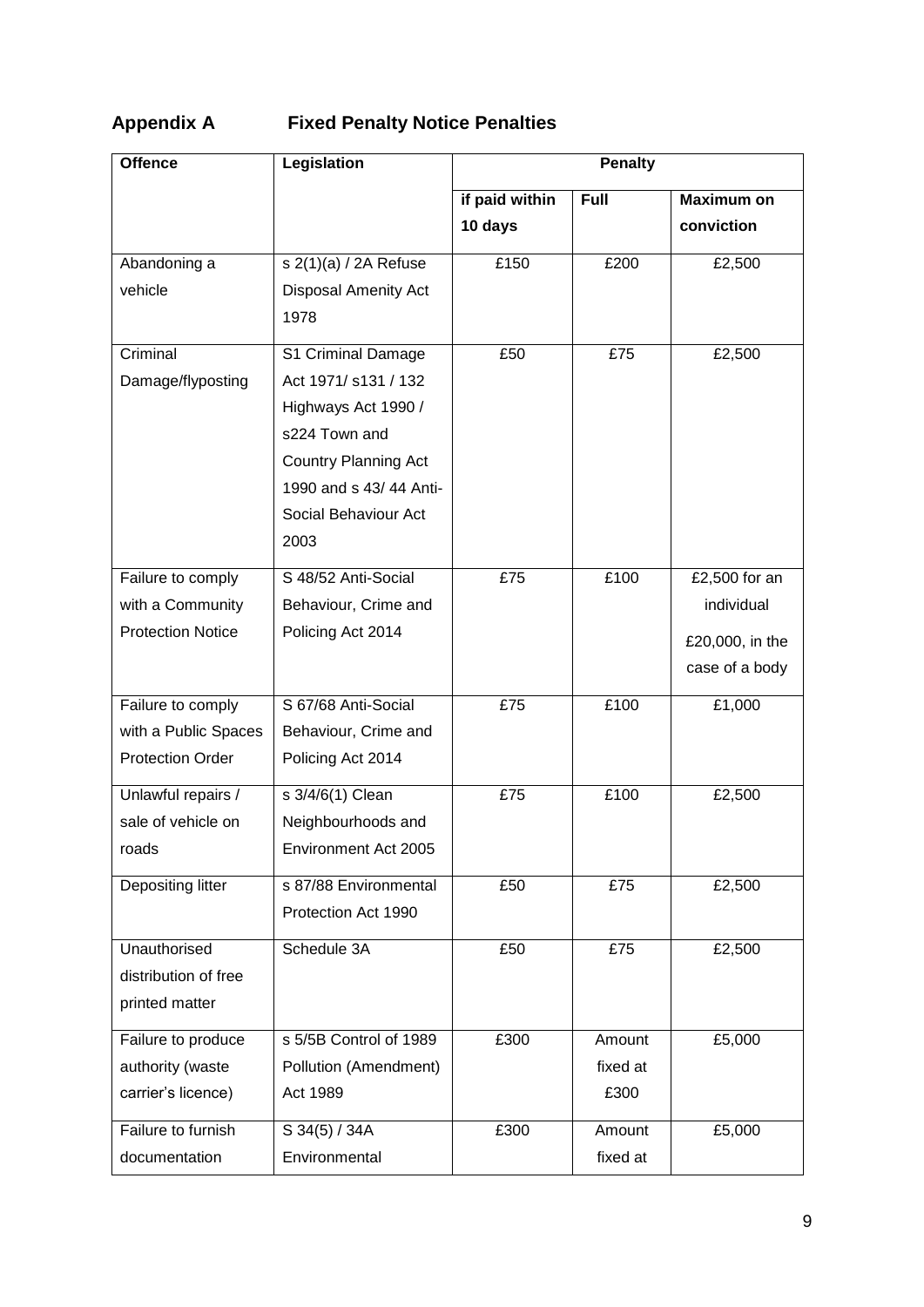| (waste transfer      | Protection Act 1990        |     | £300 |        |
|----------------------|----------------------------|-----|------|--------|
| notes)               | and regulation 35(6)       |     |      |        |
|                      | Waste (England and         |     |      |        |
|                      | <b>Wales</b> ) Regulations |     |      |        |
|                      | 2011                       |     |      |        |
| Failure to remove    | s 59 Clean                 | £60 | £80  | £1,000 |
|                      |                            |     |      |        |
| dog faeces from land | Neighbourhoods and         |     |      |        |
| forthwith            | Environment Act 2005       |     |      |        |
| Not putting, and     | s 59 Clean                 | £60 | £80  | £1,000 |
|                      |                            |     |      |        |
| keeping, a dog on a  | Neighbourhoods and         |     |      |        |
| lead when directed   | Environment Act 2005       |     |      |        |
| to do so by an       |                            |     |      |        |
| authorised officer   |                            |     |      |        |
| Permitting a dog to  | s 59 Clean                 | £60 | £80  | £1,000 |
| enter land from      | Neighbourhoods and         |     |      |        |
| which dogs are       | Environment Act 2005       |     |      |        |
| excluded             |                            |     |      |        |
|                      |                            |     |      |        |
| Not keeping a dog    | s 59 Clean                 | £60 | £80  | £1,000 |
| on a lead in a       | Neighbourhoods and         |     |      |        |
| designated area      | Environment Act 2005       |     |      |        |
|                      |                            |     |      |        |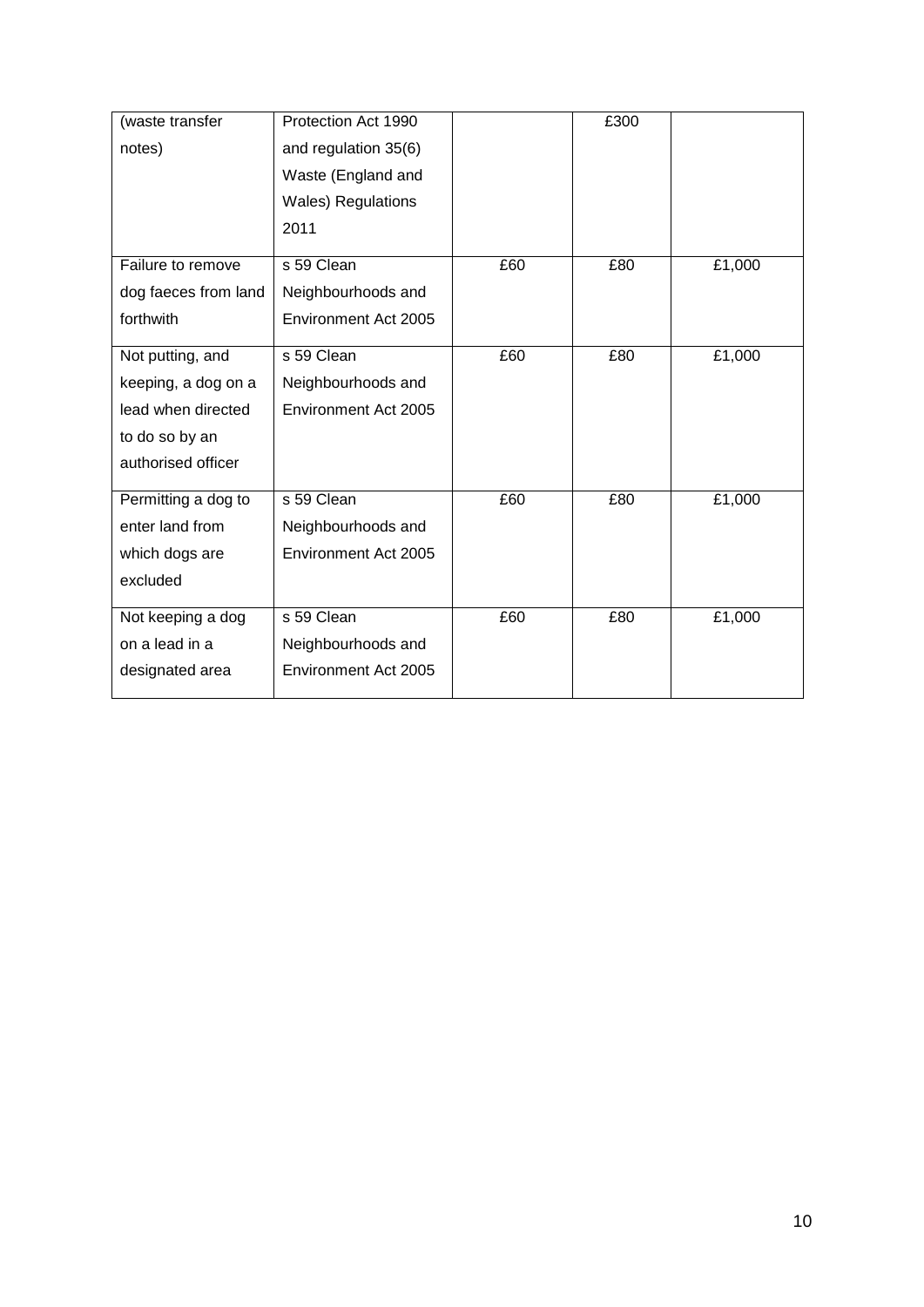## **Appendix B: Payment by Instalments**

| <b>Offence</b>                                                | <b>Fine</b> | <b>Monthly Instalments</b>   |                 |                 |  |
|---------------------------------------------------------------|-------------|------------------------------|-----------------|-----------------|--|
|                                                               |             | $\overline{1}$ <sup>st</sup> | 2 <sub>nd</sub> | 3 <sup>rd</sup> |  |
| Unlawful repairs / sale<br>of vehicles on roads               | £100        | £40                          | £30             | £30             |  |
| Abandoning a vehicle                                          | £200        | £75                          | £75             | £50             |  |
| Depositing litter                                             | £75         | £25                          | £25             | £25             |  |
| Failure to comply with a<br>street litter control<br>notice   | £100        | Not applicable               |                 |                 |  |
| Failure to comply with a<br>community protection<br>notice    | £100        | £40                          | £30             | £30             |  |
| Failure to comply with a<br>community protection<br>notice    | £100        | £40                          | £30             | £30             |  |
| Unauthorised<br>distribution of free<br>printed matter        | £75         | £25                          | £25             | £25             |  |
| Criminal Damage and<br>fly-posting                            | £75         | £25                          | £25             | £25             |  |
| Failure to produce<br>authority (waste<br>carrier's licence)  | £300        | Not applicable               |                 |                 |  |
| Failure to furnish<br>documentation (waste<br>transfer notes) | £300        | Not applicable               |                 |                 |  |
| Failure to remove dog<br>faeces from land<br>forthwith        | £80         | £30                          | £25             | £25             |  |
| Not putting, and<br>keeping, a dog on a                       | £80         | £30                          | £25             | £25             |  |